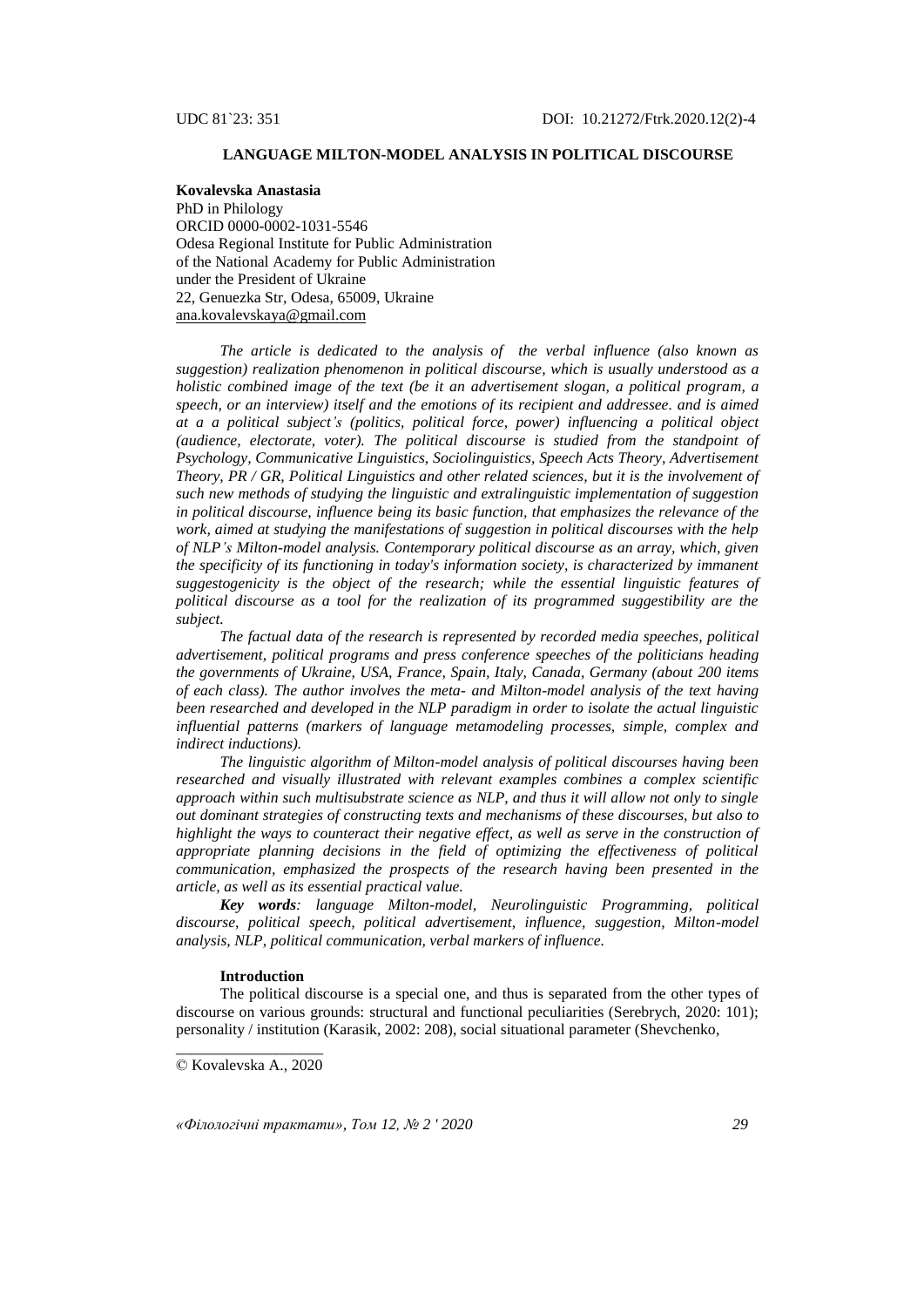2005: 233 – 236), semiotic signs differentiation (Pocheptsov, 1999: 75 – 90), object of research (Sovremennye teorii diskursa, 2006: 27), but usually, it's defined as "a set of all speech acts, as well as the rules of public policy, which were formed in accordance with existing traditions and tested by experience" (Slavova, 2010: 67), because "the fields of politics are somehow mediated by discourse, reflected in the discourse, realized through discourse: they either become the subject of communication, or act as elements of a pragmatic context, including pragmatic presuppositions" (Sheygal : 24).

#### **Materials and research methods**

Within the paradigm of the political discourse, the scientists also elicit its agents and clients (figures who represent a certain type of discourse, and those who "initiate the appeal" (Semeniuk, 2010: 120), which, in our opinion, could be correlated with the management concepts of stakeholders and target audiences): the "players" who unfurl the action of the acquisition of power and its retention, the formation and impact on public consciousness, personified in a dichotomy of government vs. society (Semeniuk, 2010: 130 – 131). The "function of the struggle for power, its seizure and its preservation" (Sheygal, 2004) is main function of any political discourse, and it is possible to interpret it as suggestive one, ie aimed at convincing the recipient or group of recipients of the correct position of a party or a politician, so that they have a reason to support them, and usually, the addressees are being convinced that this particular position is the only correct one, thus making sticking to any other an automatic mistake.

As per usual, political discourse is the research object of Communicative Linguistics, Socio- and Pragmalinguistics, Political Linguistics, Theory of Speech Acts and other related sciences, but to optimize the study of this phenomenon from the solely linguistic standpoint, we suggest to carry the analysis out with the help of Neurolinguistic Programming (NLP), since it is "an essential area of research and optimization of interpersonal interaction in almost the entire current discursive genres spectrum: medicine, advertising, politics, media, etc" (Kovalevska & Kovalevska, 2020 : 185) which is a "a powerful scientific field that contains a detailed methodological apparatus and a system of practical techniques and technologies that can relate to the neurophysiological mechanisms of influence on the cognitive and psycho-emotional sphere of an individual" (Kovalevska & Kovalevska, 2020 : 186). Language Milton-model, being one of its most important instruments, is aimed at analyzing the linguistic realization of suggestion, initializing the activity of the subconscious (which is characterized by increased semantic diffusion), describes the complex of linguistic and extralinguistic components of communicative suggestion, the features of the linguocultural information perception paradigm, and is focused on introducing the recipient to the downtime phase, when one's "attention is focused on the sensory sensitivity" (O'Connor & Seymour, 1997: 143).

It is the involvement of such new methods of studying the linguistic and extralinguistic implementation of suggestion in political discourse, influence being its basic function, that emphasizes the **relevance of the work**, **aimed** at studying the manifestations of suggestion in political discourses with the help of NLP's Milton-model analysis. In order to achieve this aim, it is necessary to execute the following **tasks**: to characterize the language Milton-model as the newest tool for describing communicative suggestion; identify the main components of the Milton-model used in the contemporary political discourse; to analyze these components from the standpoint of the NLP's language Milton-model. Contemporary political discourse as an array, which, given the specificity of its functioning in today's information society, is characterized by immanent suggestogenicity is **the object of the research**; while the essential linguistic features of political discourse as a tool for the realization of its programmed suggestibility are **the subject**. **The factual data** of the research is represented by recorded media speeches, political advertisement, political programs and press conference speeches of the politicians heading the governments of Ukraine, USA, France, Spain, Italy, Canada, Germany (about 200 items of each class).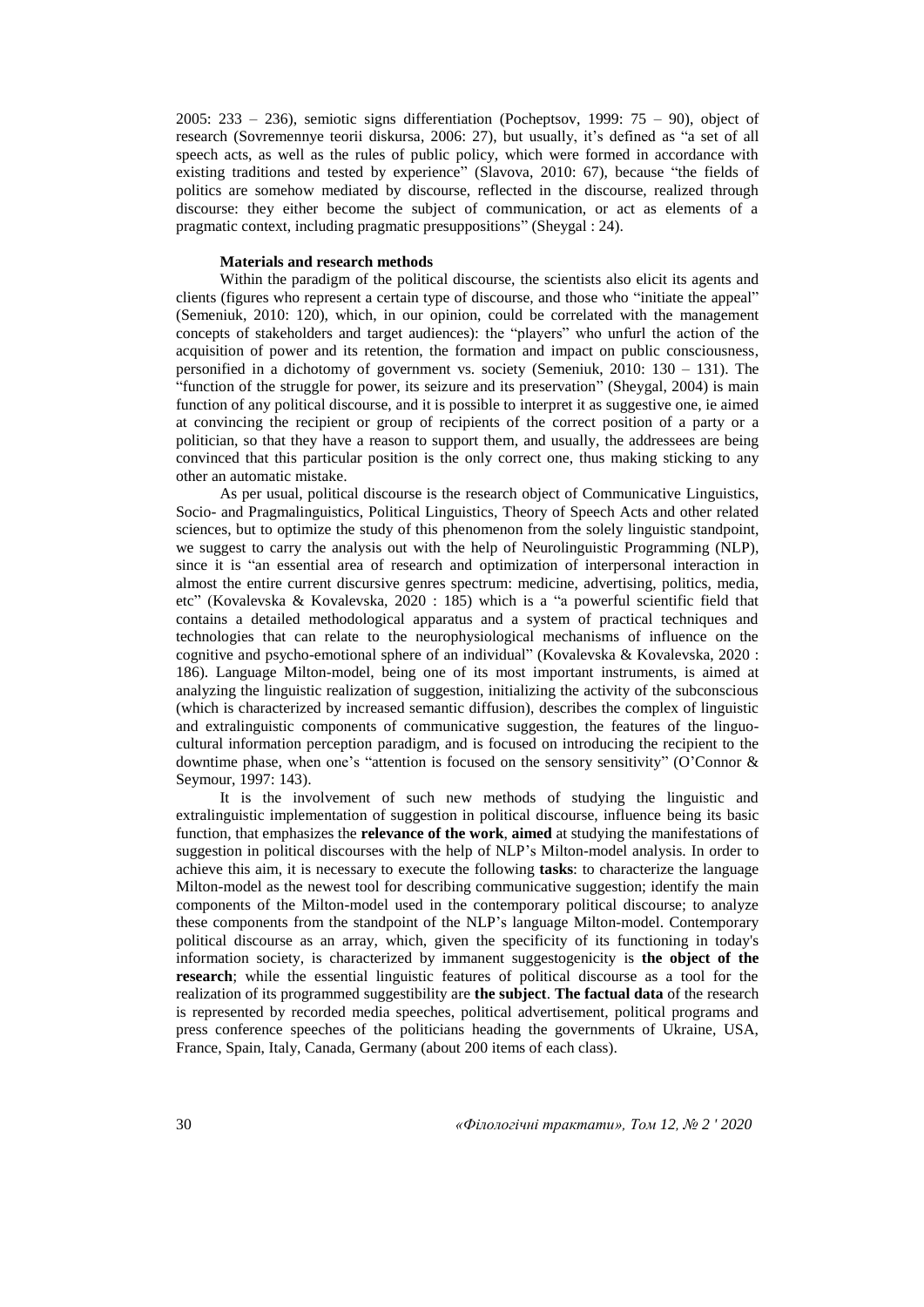# **Discussion and results**

According to M. Erickson, the maximum value for the effectiveness of suggestive communication is achieved by a clearly defined sequence of actions aimed at ensuring that the perception of the message by the recipient was natural, which would allow its optimal effectiveness, because "when you try to persuade a person by suppressing them, it will cause a reaction of resistance" (Bandler & Grinder, 1999 : 19), and this sequence usually consists of three consecutive stages.

The first stage of such potentially suggestive (hypnotic) communication is to establish the rhythm of communication, its synchronization with the behavior of the interlocutor, which, in turn, will force them to subconsciously synchronize their actions with the actions of the suggestor, and thus increase the effectiveness of potential influence.

At the second stage, the linguistic components of communication become of maximum importance, as it involves joining (assimilating one's linguistic behavior to the linguistic behavior of the suggester with his subsequent subconscious desire to adhere to this "synchronicity") and maintaining (maintaining this state to maximize influence) to achieve subconscious trust on the part of the interlocutor, and hence – to optimize the perception of the message.

Within the third stage, "the different etymology semantic diffusion phenomenon and forming the semantic-rhythmic-melodic continuity of speech due to the use of certain semantic and stylistic means acquires the highest level of importance" (Kovalevska, 2001 : 319), which allows free access of the suggestor to the subconscious of the suggestor. At each of these stages, certain linguistic and extralinguistic components are used, which determines the need to provide their characteristics.

Thus, the indicators of the language metamodel (Bandler & Grinder, 1999; Kovalevska, 2001; Kovalevska, 2018; O'Connor & Seymour, 1997) could be considered as the first component of the language Milton-model, noting that the Milton-model is a mirror functional reflection of the metamodel, that is, while the metamodel aims to explain and detail sentences with process markers used in them, the Milton model "is a way of forming sentences with a large number of omissions, distortions and generalizations" (O'Connor & Seymour, 1997 : 148).

The next component comprises of the simple inductions – actions and statements that "clearly direct the mental mechanisms of the listener in a fixed direction, not assuming or rather leveling the significance of their own interpretations of the situation" (Kovalevska, 2001 : 318), which are divided into:

1. Verbal synchronization – a stage of influence, which involves "achieving a state of trust on the part of the suggestion through the use of predicate characteristics of speech and adequate analog behavior" (Kovalevska, 2001 : 319), when in order to create the maximum naturalness effect, the suggestor, before moving on to the actual hypnotic inductions, uses a number of sensory-based statements, which allows to reduce the level of criticality in the perception of the latter, potentially influential statement (ie, "*You can hear me now. And you can see as clear as the light of day, feel as surely as your own breathing, that I will fulfill all my promises*").

2. Non-verbal synchronization is the suggestor's non-verbal adjustment to the suggestee, which usually causes the latter to feel a subconscious desire to trust and accept any message with much greater commitment (reflection technique), and is aimed at achieving rapport.

3. Representative systems superposition is characterized by the use of all the suggestee's perception systems by utilizing the appropriate predicates within a single text, which leads to neurophysiological desynchronization of representative systems and, in turn, to the activation of trance states of consciousness (Kutuza, 2018 : 314) (eg, *"You can see the sound of freedom", "Feel the bright colors of change", "You can feel that you have a completely different politician. Yes, we are changing", "Yes, I see that we were given a cold reception. But all this can be fixed"*).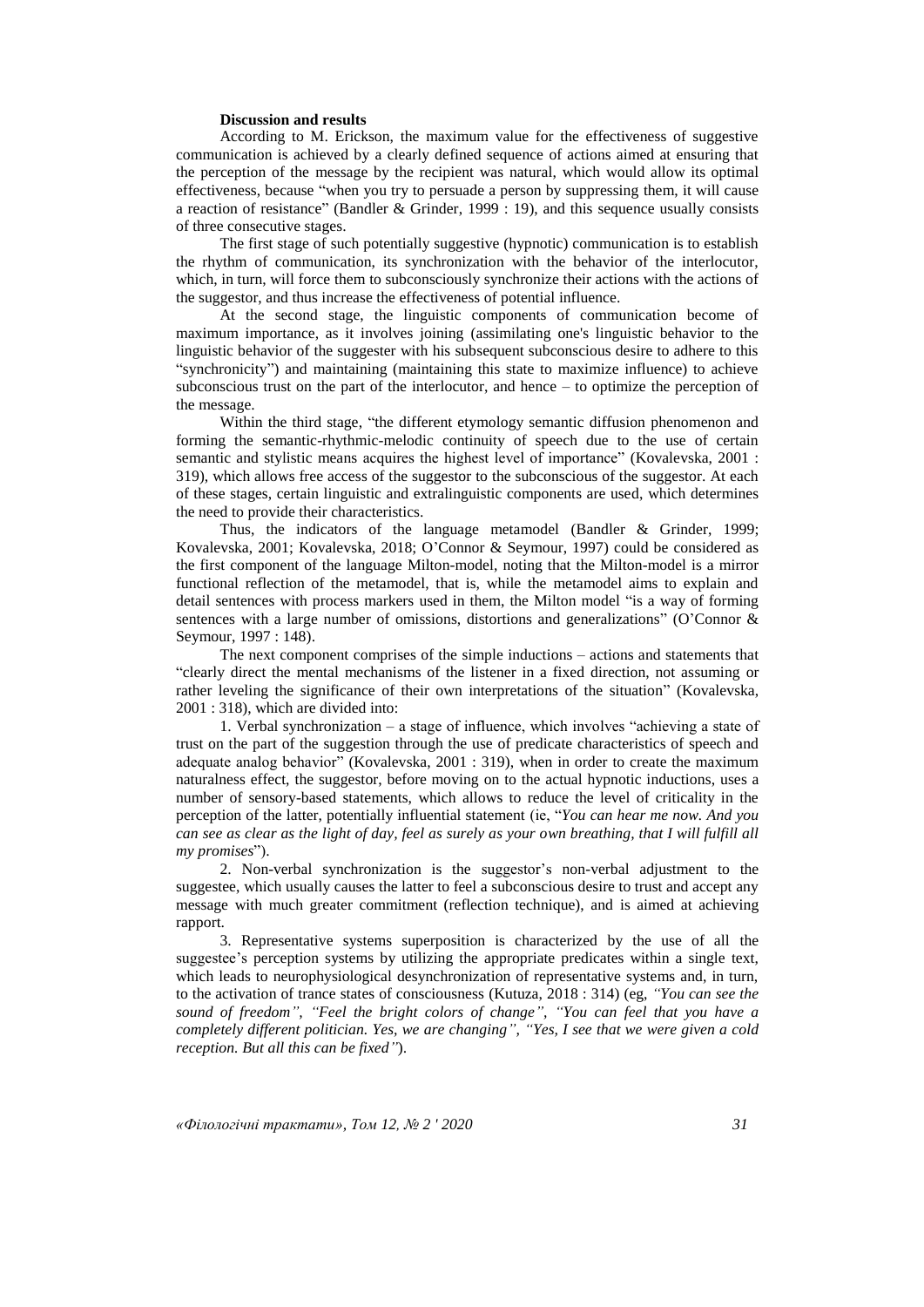4. Access to past trance states is an induction, which "occurs by actualizing the person's previously existing the emotional states (usually positive), resulting in the so-called automatic regression ..., ie renewal of the set of former emotions" (Kutuza, 2018 : 314) and is realized by appealing to past positive experiences (which is very often achieved by utilizing the language metamodel markers, e.g. *"Let's return well-known politicians to power", "Everything used to be better", "Let's restore our country"*). Although this inductor is usually aimed at actualizing the positive states, sometimes we registered the actualization of negative ones *("Do you want another 5 years of such a life?", "What did they lead the country to?", "End of the poverty era"*).

5. Access to normal trance states is an induction associated with "creating mental relaxation through visual-auditory and verbal construction" (Kutuza, 2018 : 316), which, in the advertising message, may be associated with an explicitly demonstrated reaction of the mediator (usually positive), which leads to a certain identification of the recipient with him, that "in the practice of hypnosis is associated with techniques of infection or imitation" (Kutuza, 2018 : 316) (e.g. *"It's cozy and calm in a country with honest government", "The most native, Odessa party", "Peace and quiet in your favorite country"*).

The next components of the language Milton-model is represented by the complex (developed) inductions which are the potentially suggestive complexes, that "are practically not realized by listeners / speakers, and their suggestive potentials are very significant" (Kovalevska, 2001 : 322), which include:

1. Lever inductions – a type of induction "based on physiological catalepting of the hands and forearms, which generates unusual physiological behavior as a stimulus to the predicted reaction and correlates with the relevance of nonverbal adjustment" (Kovalevska, 2001 : 322).

2. Pattern disruption is an induction which signifies "finding ... a single element of repetitive behavior, which is then unexpectedly interrupted" (Bandler &Grtinder, 1999 : 92), thus initializing "the psychological mechanism of unexpected behavior, the mismatch of the predicted reaction of the interlocutor with the "software package", concluded by the communicator, which corresponds to the last phase of speech generation" (Kovalevska, 2001 : 199), e.g. when a candidate whose general image is positioned as balanced, tolerant and intelligent unexpectedly starts using obscenities or vulgar lexis in his speech (eg, *"Of course, I understand what you are talking about. Well, oh, so what now? I f\*\*\*ed up, and I'll make it right", "Yes, I was wrong here. Haven't you ever been wrong? F\*\*\* you with your criticism!", "I'm not your kid! I am the President! I'm not a sucker!"*).

3. Overload is an induction "associated with the need for quick, instant response to seemingly easy tasks" (Kovalevska, 2001 : 324), the effectiveness of which is explained by the fact that, in its natural balance, of human consciousness is able to hold the number of units of information, which within NLP is called "Miller's magic number" and equals  $7 \pm 2$ (Miller, 1998), and exaggeration of this limit can lead to the transfer of consciousness to the downtime phase, which also makes a person extremely susceptible to impact (eg, *"Do you want higher salaries? Do you want higher pensions? Do you want lower rates? Do you want peace in the country? Do you want freedom? Do you want to change everything? Do you understand that our party is your only choice? Vote for us!"*).

4. "Components of reality" induction which is based on "the formation of an ambiguous framework of what you do, .... through the stringing of situational descriptions one inside the other" (Kovalevska, 2001 : 324), and in turn "overloads your conscious ability to follow which statement belongs to what" (Bandler & Grinder, 1999 : 104) (e.g. *"First we should take up the economy, but to take up the economy, we need to solve the issue of pension reform, but to solve the issue of pension reform, we need to fix the pension legislation, and to fix the pension legislation, we need to see what we have there in the Constitution. It's difficult"*).

4. N. Kutuza considers citation or reference to authority to be a hypnoinducer of a complex systaxic structure (Kutuza, 2018), and in our opinion, it should be seen as a complex inductions, because, firstly, it has an indisputable suggestive potential, since it's aimed at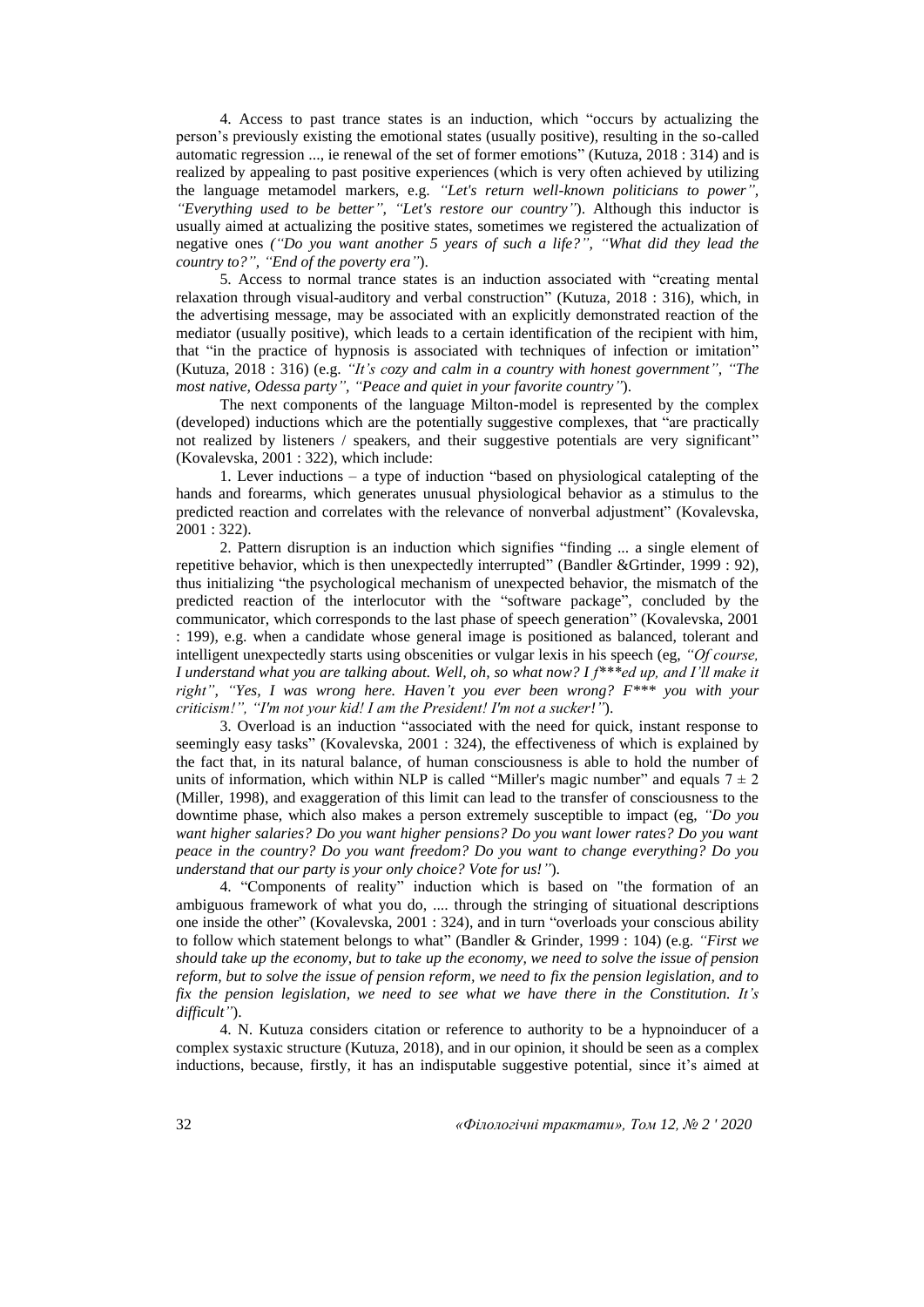uncritical perception of the information presented in the message, and secondly, like other complex inductions, it is based on forming a semantically and perceptually diffuse message frame withing its recipient's perception, since precedent names are used not only to denote a particular person, situation, but also as a certain cultural sign, a symbol of certain features or events, gaining a certain emotional shade depending on the situation to which they relate (Nahimova, 2007 : 4) (eg, *"Churchill also said that if you want peace – you must prepare for war", "As Taras Shevchenko wrote, Ukraine, having been robbed by evil people, will be woken up by them"*). We also suggest to distinguish a so-called "precedent" citation as a separate kind of complex induction, when the author of the quoted information is not explicitly named, but the quoted text is a precedent one, ie clearly connected in the minds of the audience with a particular person / hero / situation (e.g. *"All factories should belong to the workers", "Don't read newspapers before dinner", "The force doesn't work that way"*), which also activates a semantically and perceptually diffuse frame of the message and connection with an unreal situation in the subconscious of the recipient.

5. Truisms are "banal" messages almost everyone will agree with, given that they are completely true, which, however, is completely subjective. We suggest to include this element into the paradigm of complex inductions of the language Milton-model, given that, first, they increase the level of the suggestee's subconscious trust in the suggestor, because they are perceived mostly as true, and secondly, "do not require special thought due to their obviousness and therefore fall immediately into the subconscious, bypassing the level of conscious processing" (Prisyazhniy), while a truism is almost never perceived as an influence, given the prevalence and well-knownness of these texts (eg, *"A strong leader is a strong country", "The country is its people", "People can trust each other"*). Researchers divide truisms into such subspecies: а) banal truth is well-known facts that are not usually potentially suggestive, but can be used to tune to the caller or its calibration (eg, *"Ukraine is a great country", "We all live here", "Next year is 2021"*); b) proverbs and sayings, which are usually perceived as positively as possible given their general knowledge, but given the fact that "proverbs are many and completely opposite in meaning, you can always choose the one that sets the desired framework of perception" (Liubymov) (cf. *"Work is not a wolf, it will not escape into the woods"* (meaning the case can be postponed) and *"Without work you will not take the fish out of the pond"* (meaning cases can not be postponed)); c) phrases that fully correspond to reality  $-$  in contrast to the two previous types, when the suggestor uses existing texts in the communication situation, this type describes truisms having been constructed point by point for a specific task, in order to "create an expression that would fully match the client's card and would not create any objections, but would set the right framework for perception" (Liubymov) (e.g. *"Everyone can be wrong", "Everyone should understand what is happening in the country"*); d) pseudo-truisms are phrases that look like truisms, starting with a reference to the general knowledge of a certain fact or the person / group of people who declares it, before the directly influential statement (eg, *"There has been a lot of news recently that there will be a lot of dismissals in the Presidential Administration soon", "Many colleagues say we have to wait for the revolution. Let's see, let's see", "There is an opinion that it is necessary to reduce the number of deputies"*).

So-called indirect inductions are the last type of induction, elicited within the language Milton-model, and are aimed at actualization of the hidden, not verbally explicit commands to which they belong:

1. Analog marking stands for "suprasegmental accentuation of the message (tone, intonation, etc.) in combination with the actual paralinguistic selection (gesture, facial expression), which is used to enhance the (indirect) actual segments of the message" (Kovalevska, 2001 : 328).

2. Built-in commands are the hidden commands that level the imperative of direct command, since "imperativeness as a fundamental communicative feature" (Kravchenko & Bondarenko, 2020 : 172), but retain its influence due to a complex of formal softening and naturalness of form (cf. *"Vote for us!"* and *"You choose whether to vote for us"*).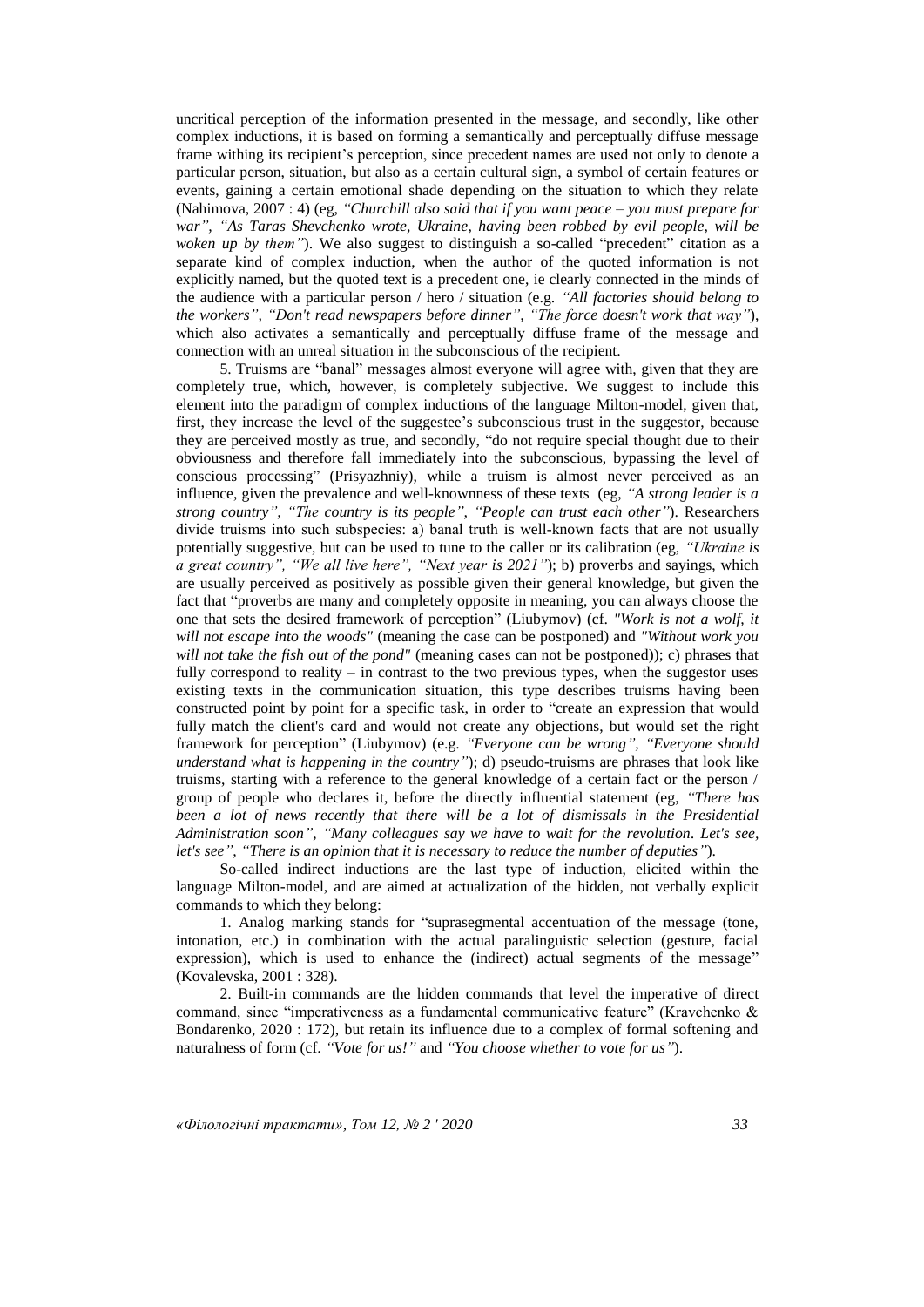3. Built-in questions correlate with induction built-in commands, their specificity being that "one's own question, aimed at obtaining certain information about the listener, is not asked directly, but is integrated into a larger structure, where the main accented part (usually the main sentence) distracts the listener from other semantic segments, freeing a really significant part of the analytical control of the interlocutor" (Kovalevska, 2001 : 329) (cf. *"Who will you vote for?"* and *"I'm really curious who you voted for"*). In the network this induction, constructions such as *"do you know that..."*, *"do you understand that..."*, which appeal to the general awareness of the recipient and "push them to consent, so as not to appear to be ignorant" (Kutuza, 2018 : 335) could also be utilized.

4. Negative commands are the inductions that contain negative particles "no" and "none", the phenomenon of perception of which is that, initially, the consciousness of the recipient perceives a key concept – ie the command without "no" "as a means to understand the sentence" (Bandler & Grinder, 1999 : 290) (eg*, "Who, if not us?", "When, how not now?"*). However, the incorrect use of this induction can minimize or completely negate the initially positive effect of the message, because "messages that begin with objections, negative commands .... can be decoded as a call to action" (Kutuza, 2018 : 337), which can completely change the information vector of the message (eg, *"We will not give the green a chance to pass!", "We will not allow devastation!"*).

5. Conversational postulates are "such formulations of questions that already give you the right reaction without a direct request for it" (Kovalevska, 2001 : 329), containing a hidden question, which the recipient subconsciously reconstructs in a scenario preprogrammed by the suggestor and gives him a certain expected response, not perceiving it as a command (eg, *"Will you vote? The EU team wants you to make the right choice"*).

6. Ambiguities are "an important tool that can cause mild confusion and disorientation" (Bandler & Grinder, 1999 : 290), which involves the use of elements of the language metamodel to create a diffuse, fuzzy interpretation of the message. Within this induction, the scientists separate following types: а) phonological ambiguities, "which are determined by the articulatory-acoustic similarity of speech units" (Kovalevska, 2001 : 330), thus creating a programmable unexpected effect in the perception of the recipient of the formally expected units (e.g. *"War – no! Peace – da!"* slogan creates an allusion between the sound of the English word *"peace"* and its complex with the word *"yes"* and the well-known obscene word in Ukrainian / Russian); b) semantic ambiguities, "which cause the need for subjective filling of semantic gaps of objective content" (Kovalevska, 2001 : 330) and are quite often expressed by homophones, homographs and homoforms, which allow multiple interpretations of the meaning of a message (for example, Vitali Klitschko's slogan *"UDAR" ("BLOW")* simultaneously creates an associative link between his boxing career, and hence strength and endurance, and the name of his party *"UDAR"*); c) syntactic ambiguities, "realized through variable semantic connections between the elements of the message" (Kovalevska, 2001 : 330), which also create a plurality of meanings depending on the interpretation of the syntactic structure of the sentence (eg *"Not win lose"*).

# **Conclusions and prospects**

We believe that since the linguistic algorithm of Milton-model analysis of political discourses considered in our research combines a comprehensive scientific approach within such a multisubstrate science as NLP, it will allow not only to "unfurl" the dominant strategies used to construct texts within these discourses and deep mechanisms of their construction, but also – in the future – ways to counteract their negative effect, which will serve to deepen the relevant provisions of NLP and related areas of suggestive and psycholinguistics. On top of that, the prospects of utilizing the aforementioned analysis algorithm lies within the possible construction of appropriate planning decisions in the field of optimizing the effectiveness of political communication, which is one of the most important aspects of forming the information space and thus maximizes the prospects for further development in this scientific field, what emphasized the prospects of the research having been presented in the article, as well as its essential practical value.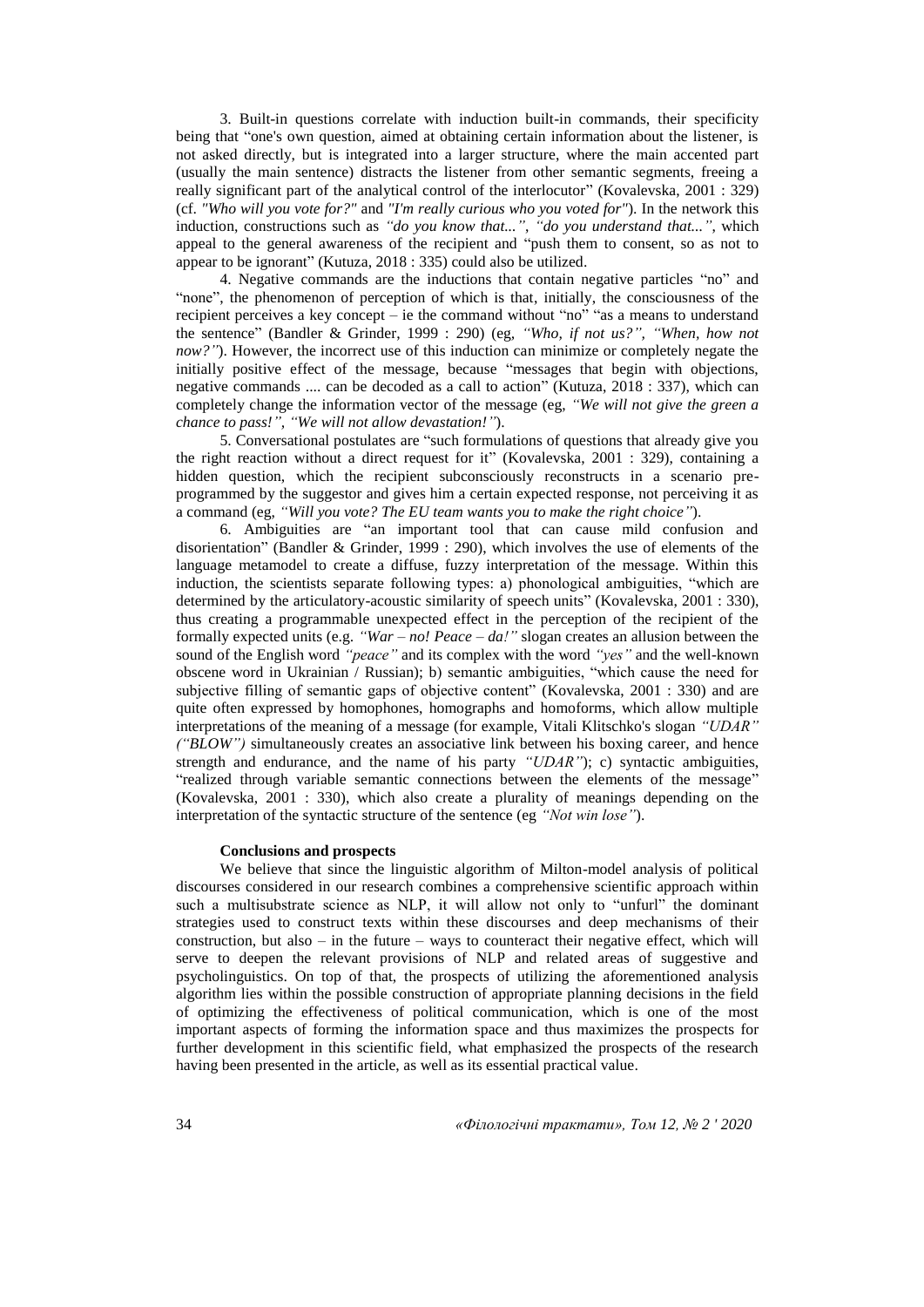### **REFERENCES**

- Bandler & Grinder, 1999 Bandler R. & Grinder D. (1999). *Transformeyshn* [Transformation]. Syktyvkar : Flinta, 296 p. [in Russian]
- Karasik, 2002 Karasik V. I. (2002). *Jazykovoj krug: lichnosti, koncepty, diskurs* [Language circle: personalities, concepts, discourse]. Volgograd: Peremena, 477 p. [in Russian]
- Kovalevska, 2018 Kovalevska A. V. Information Wars' Pathogenic Texts Neutralization Algorithm (2018). *Notes on Ukrainian linguistics = Opera in linguistica ukrainiana. Vol. 25*, pp. 227 – 239 [in English]
- Kovalevska & Kovalevska, 2020 Kovalevska T., & Kovalevska A. (2020). Utilizing the Neurolinguistic Programming Technologies in Foreign languages Teaching Practice in Ukrainian Universities. *Arab World English Journal: Special Issue on English in Ukrainian Context*, pp. 184 – 193. [in English]
- Kovalevska, 2001 Kovalevska T. Yu. (2001). *Komunikatyvni aspekty neirolinhvistychnoho prohramuvannia : Monohrafiia* [Communicative aspects of neurolinguistic programming: Monograph]. Odesa : Astroprynt, 344 p. [in Ukrainian]
- Kravchenko & Bondarenko, 2020 Kravchenko N. O. & Bondarenko K. A. (2020). Lingual Means of Imperative in the Lecture and Sermon Discourses. *Arab World English Journal: Special Issue on English in Ukrainian Context*. pp. 171 – 183. [in English]
- Kutuza, 2018 Kutuza N. V. (2018). *Komunikatyvna suhestiia v reklamnomu dyskursi: psykholinhvistychnyi aspekt: monohrafiia* [Communicative suggestion in advertising discourse: psycholinguistic aspect: monograph]. Kyiv : Vydachnychyi dim Dmytra Buraho, 736 p. [in Ukrainian]
- Liubymov Liubymov O. *Triuizmy* [Truisms]. [Electronic resource]. Access mode: <https://nlp.trenings.ru/blog/71-tryuzmyi> [in Russian] –– Accessed: 25.11.2020.
- Miller, 1998 Miller, J. (1998). *Magicheskoe chislo sem' plyus ili minus dva. O nekotorykh predelakh nashey sposobnosti pererabatyvat' informatsiyu* [The magic number is seven plus or minus two. Some limits of our ability to process information]. The psychology of memory. Moscow: CheRo, pp. 564 – 582 [in Russian]
- Nahimova, 2007 Nahimova E. A. (2007). *Pretsedentnye imena v massovoi kommunikatsii : monografiya* [Case names in mass communication: monograph] Ekaterinburg : Institut social'nogo obrazovaniya, 207 p. [in Russian]
- O'Connor & Seymour, 1997 O'Connor J. & Seymour J. (1997). *Vvedenie v NLP* [Introduction to NLP]. Chelyabinsk: Versiya, 256 p. [in Russian]
- Pocheptsov, 1999 Pocheptsov H. H. (1999). *Teoriia komunikatsii* [Communication theory]. Kyiv : VTs «Kyivskyi universytet», 308 p. [in Ukrainian]
- Prisyazhniy Prisyazhniy, S. *Triuizmy (Metod kosvennogo vozdeystviya)* [Truisms (Method of indirect influence)]. [Electronic resource]. Access mode: [http://nlp.ee/t/1345](http://nlp.ee/t/1345-trjuizmi) [trjuizmi](http://nlp.ee/t/1345-trjuizmi) [in Russian] –– Accessed: 25.11.2020.
- Semeniuk, 2010 Semeniuk O. A. (2010). *Osnovy teorii movnoi komunikatsii Navch. Posibnyk* [Fundamentals of the theory of language communication Textbook. Manual]. Kyiv : VTs «Akademiia», 240 p. [in Ukrainian]
- Serebrych, 2020 Serebrych A. V. (2020). Pozytyvatsiia yak suhestiinyi chynnyk relihiinoho dyskursu. [Positivity as a suggestive factor of religious discourse]. *Philological Treatises, 11 (3 – 4)*, pp. 102 – 110 [in Ukrainian]
- Shevchenko, 2005 Shevchenko I. S. (2005). *Problemy typolohii dyskursu. Dyskurs yak kohnityvno-komunikatyvnyi fenomen / Pid zahaln. red. Shevchenko I. S.: Monohrafiia* [Problems of discourse typology. Discourse as a cognitivecommunicative phenomenon / Ed. in Ch. Shevchenko I.S.: Monograph]. Kharkiv: Konstanta, pp. 233 – 236 [in Ukrainian]
- Sheygal Sheygal E. I. *Inauguratsionnoe obrashchenie kak zhanr politicheskogo diskursa* [Inaugural address as a genre of political discourse] [Electronic resource].